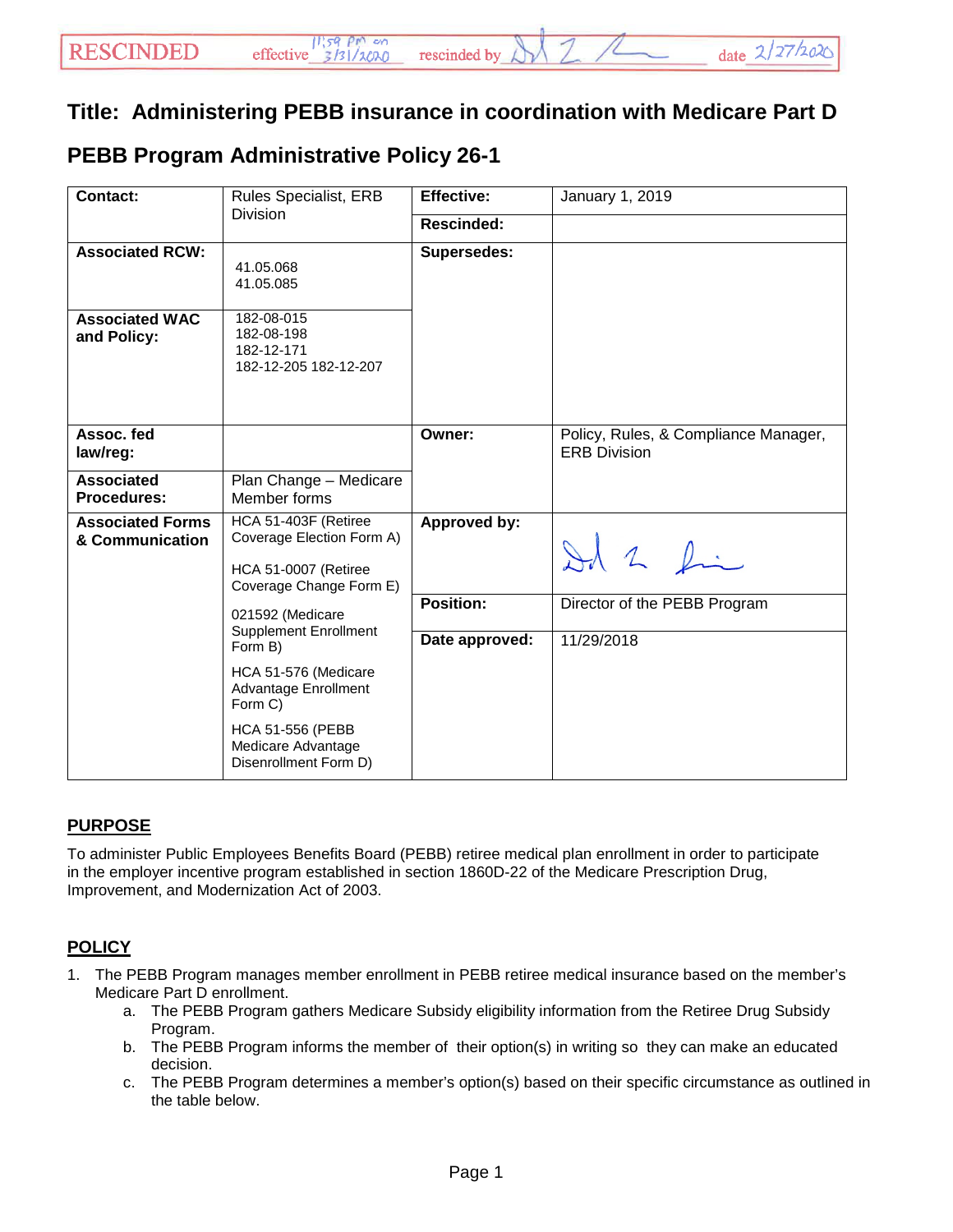| <b>Circumstance</b>       |                                                                                                                             | Coordination of enrollment in PEBB retiree medical insurance                                                                                                                                                                                                                                                                                                                                                                                                                                                                                                                                                                                                                 |
|---------------------------|-----------------------------------------------------------------------------------------------------------------------------|------------------------------------------------------------------------------------------------------------------------------------------------------------------------------------------------------------------------------------------------------------------------------------------------------------------------------------------------------------------------------------------------------------------------------------------------------------------------------------------------------------------------------------------------------------------------------------------------------------------------------------------------------------------------------|
| <b>AND</b>                | A. Subscriber, subscriber's<br>spouse or state registered<br>domestic partner is enrolled in<br>Medicare Part A and Part B  | 1.<br>Subscriber, subscriber's spouse or state registered domestic<br>partner must:<br>Terminate their Medicare Part D plan enrollment in order<br>а.<br>to retain enrollment in the selected PEBB medical plan.<br>i. Proof of their Medicare Part D plan termination<br>is required.                                                                                                                                                                                                                                                                                                                                                                                       |
| Subsequently enrolls in a |                                                                                                                             | <b>OR</b>                                                                                                                                                                                                                                                                                                                                                                                                                                                                                                                                                                                                                                                                    |
|                           | Medicare Part D plan                                                                                                        | b. Enroll in PEBB's Medicare Supplement Plan F in order<br>to retain enrollment in PEBB retiree medical and dental<br>insurance.<br>i. The subscriber must complete a Medicare<br>Supplement Plan F Enrollment form (Form B). If<br>the subscriber or any dependents are enrolled<br>in a Medicare Advantage plan, they must also<br>complete a PEBB Medicare Advantage Plan<br>Disenrollment form (Form D).<br>Non-Medicare enrollees on the account will be<br>ii.<br>enrolled in the Uniform Medical Plan Classic.<br><b>OR</b>                                                                                                                                           |
|                           |                                                                                                                             | Terminate PEBB retiree medical and dental insurance.<br>C.<br>This will also terminate medical and dental insurance<br>coverage for all dependents enrolled under the<br>subscriber's account.<br>The subscriber must submit a written request for<br>termination.                                                                                                                                                                                                                                                                                                                                                                                                           |
|                           |                                                                                                                             | Subscribers are required to respond to the PEBB Program by<br>2.<br>the date listed in PEBB's notification(s) in order to remain on<br>PEBB retiree insurance coverage.<br>If a subscriber fails to respond regarding themselves,<br>а.<br>then the PEBB Program will terminate coverage for the<br>subscriber and any enrolled dependents on the<br>subscriber's account as described in WAC 182-12-<br>$207(1)$ .<br>b. If a subscriber fails to respond regarding their spouse or<br>state registered domestic partner, then the PEBB<br>Program will terminate coverage for the spouse or state<br>registered domestic partner as described in WAC 182-<br>$12-207(1)$ . |
|                           | B. Subscriber is enrolled in a<br>Medicare Part D plan and is<br>dually-eligible for full Medicare<br>and Medicaid benefits | The PEBB Program will defer the subscriber's PEBB retiree<br>1.<br>medical and dental insurance. All other enrolled dependents will<br>remain enrolled in PEBB retiree insurance coverage as long as<br>they meet criteria described in WAC 182-12-205 (3)(c).<br>a. The subscriber is required to respond to the PEBB<br>Program by the date listed in PEBB's notification(s) in<br>order to stop the deferral and remain enrolled in PEBB<br>retiree medical and dental insurance. To remain<br>enrolled:<br>i. Subscriber must terminate their Medicare Part D<br>plan or terminate their enrollment in Medicaid<br>and enroll in Medicare Supplement Plan F; and         |